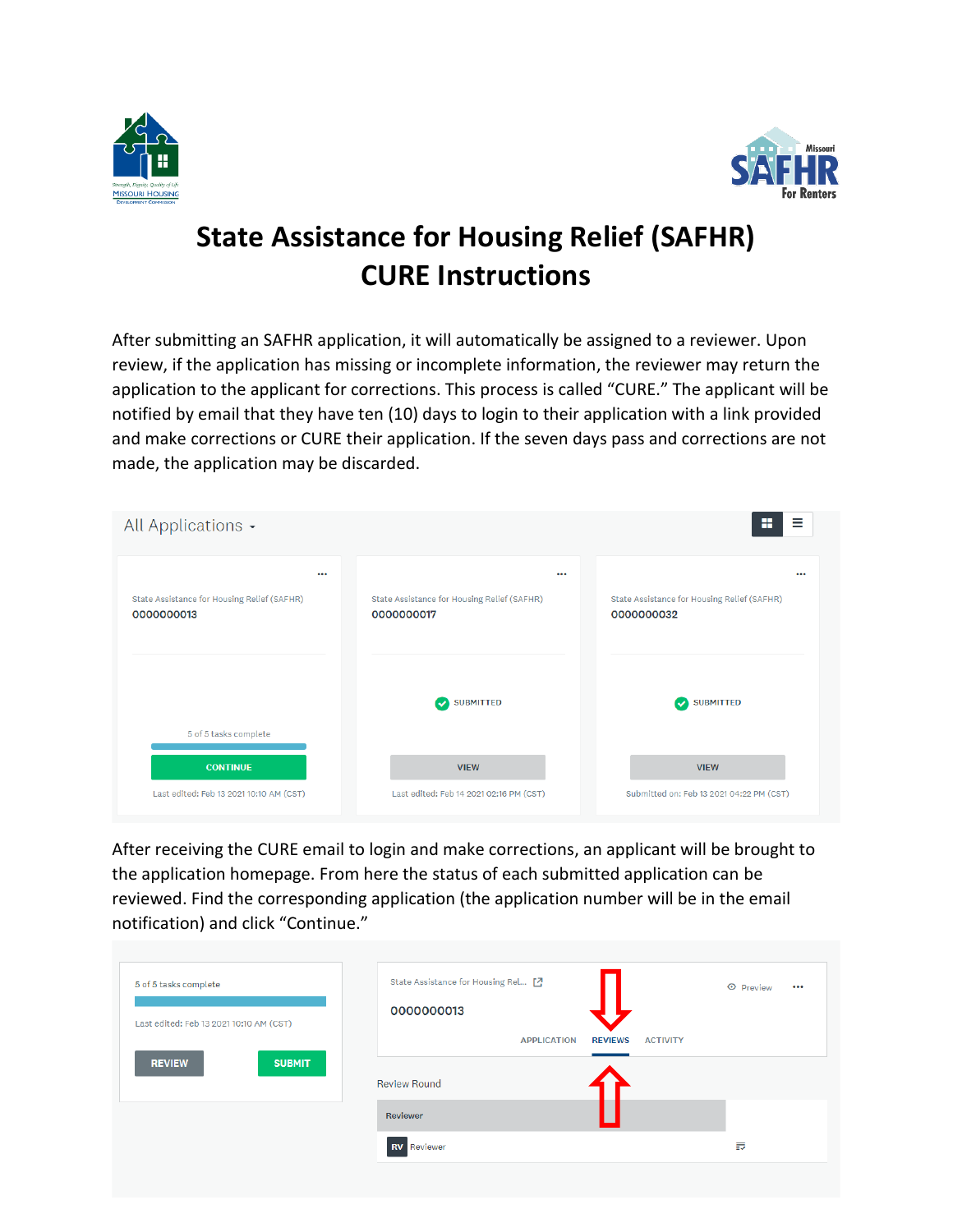After clicking continue you will be returned to the original application. In order to see what needs to be CURED click "Reviews" and then click the small button next to "Reviewer."

| 5 of 5 tasks complete                   | State Assistance for Housing Rel [7]                    | ← Preview<br>$\bullet\bullet\bullet$ |
|-----------------------------------------|---------------------------------------------------------|--------------------------------------|
| Last edited: Feb 13 2021 10:10 AM (CST) | 0000000013                                              |                                      |
|                                         | <b>APPLICATION</b><br><b>REVIEWS</b><br><b>ACTIVITY</b> |                                      |
| <b>SUBMIT</b><br><b>REVIEW</b>          | <b>Review Round</b>                                     |                                      |
|                                         |                                                         |                                      |
|                                         | Reviewer                                                |                                      |
|                                         | <b>RV</b> Reviewer                                      | 表                                    |
|                                         |                                                         |                                      |

# A completed score sheet look similar to the image below.

| <b>Review Round</b>                                                                                                                                      | 1/1 completed              |
|----------------------------------------------------------------------------------------------------------------------------------------------------------|----------------------------|
|                                                                                                                                                          |                            |
| <b>SAFHR Program Review Form</b>                                                                                                                         |                            |
|                                                                                                                                                          | <b>Score Sheet Summary</b> |
| This section provides an overview of all questions that were marked for correction. Please scroll down to the appropriate section page for more details. |                            |
| For SAFHR application questions, please contact us here or call 833-541-1599.                                                                            |                            |
| <b>Section 1: Review Summary</b>                                                                                                                         |                            |
| Please scroll to section one (1) of the application review sheet for details concerning corrections to this section.                                     |                            |
| Questions marked for correction!                                                                                                                         |                            |
| Please scroll to section one of the review form for correction details                                                                                   |                            |
| Q7 thru Q9- Income                                                                                                                                       | ×                          |
| Q10/Q12- Income Range                                                                                                                                    | ×                          |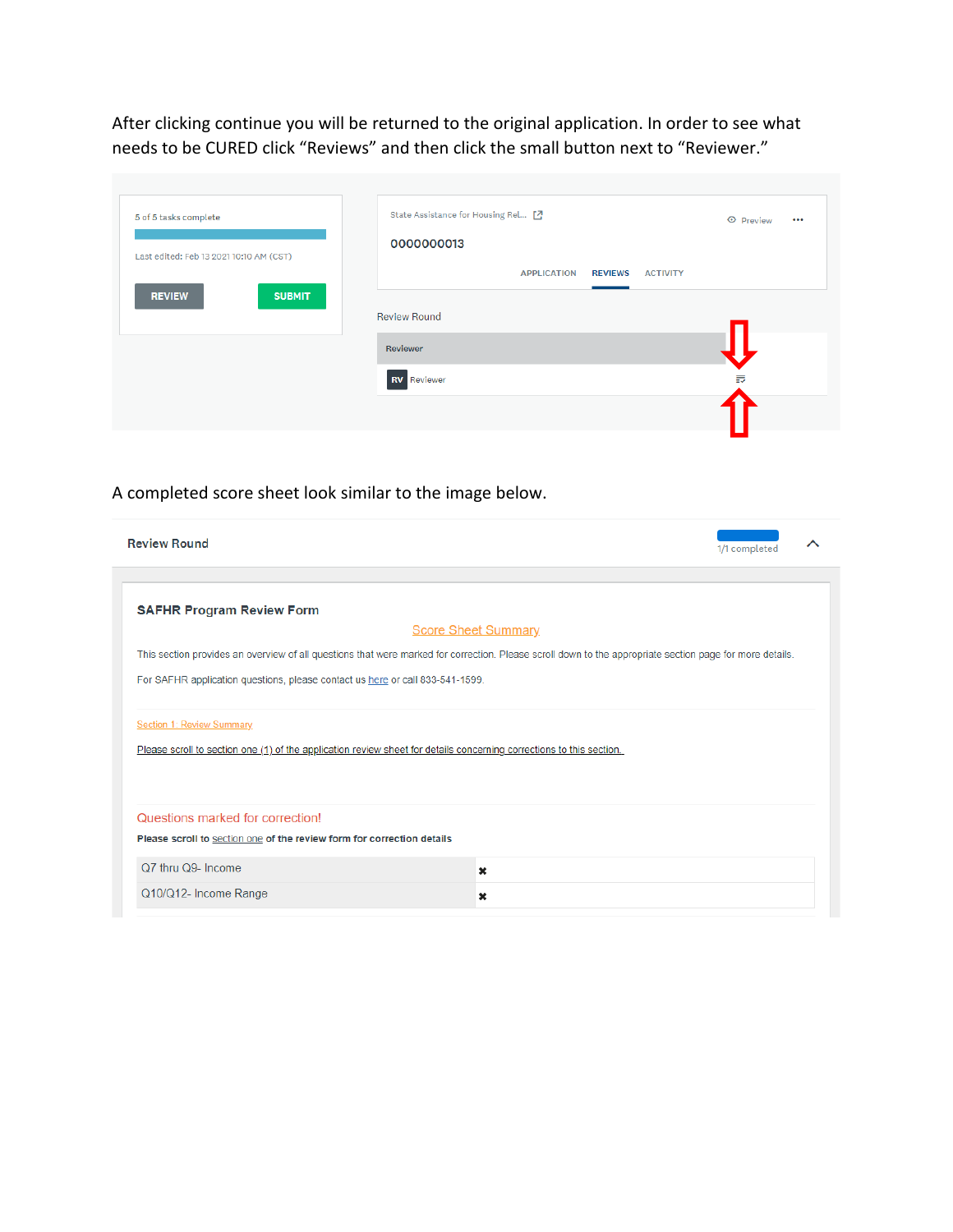The first page of the review provides a summary of the review and the application sections requiring updates. Each section will list the questions marked for correction (Section 1 and Section 2 in the screenshot below) and the sections that do not require updates (Section 3 in the screenshot below)

## **Section 1: Review Summary**

Please scroll to section one (1) of the application review sheet for details concerning corrections to this section.

| Questions marked for correction!                                       |  |
|------------------------------------------------------------------------|--|
| Please scroll to section one of the review form for correction details |  |
| Q7 thru Q9- Income                                                     |  |
| Q10/Q12- Income Range                                                  |  |

#### **Section 2: Review Summary**

Please scroll to section two (2) of the application review sheet for details concerning corrections for this section.

#### Questions marked for correction!

Please scroll to section two of the review form for correction details

**Total Assistance Exceeds 12 Months** 

×

**Section 3: Review Summary** 

Please scroll to section three (3) of the application review sheet for details concerning for this section.

No questions in this section were marked for correction!